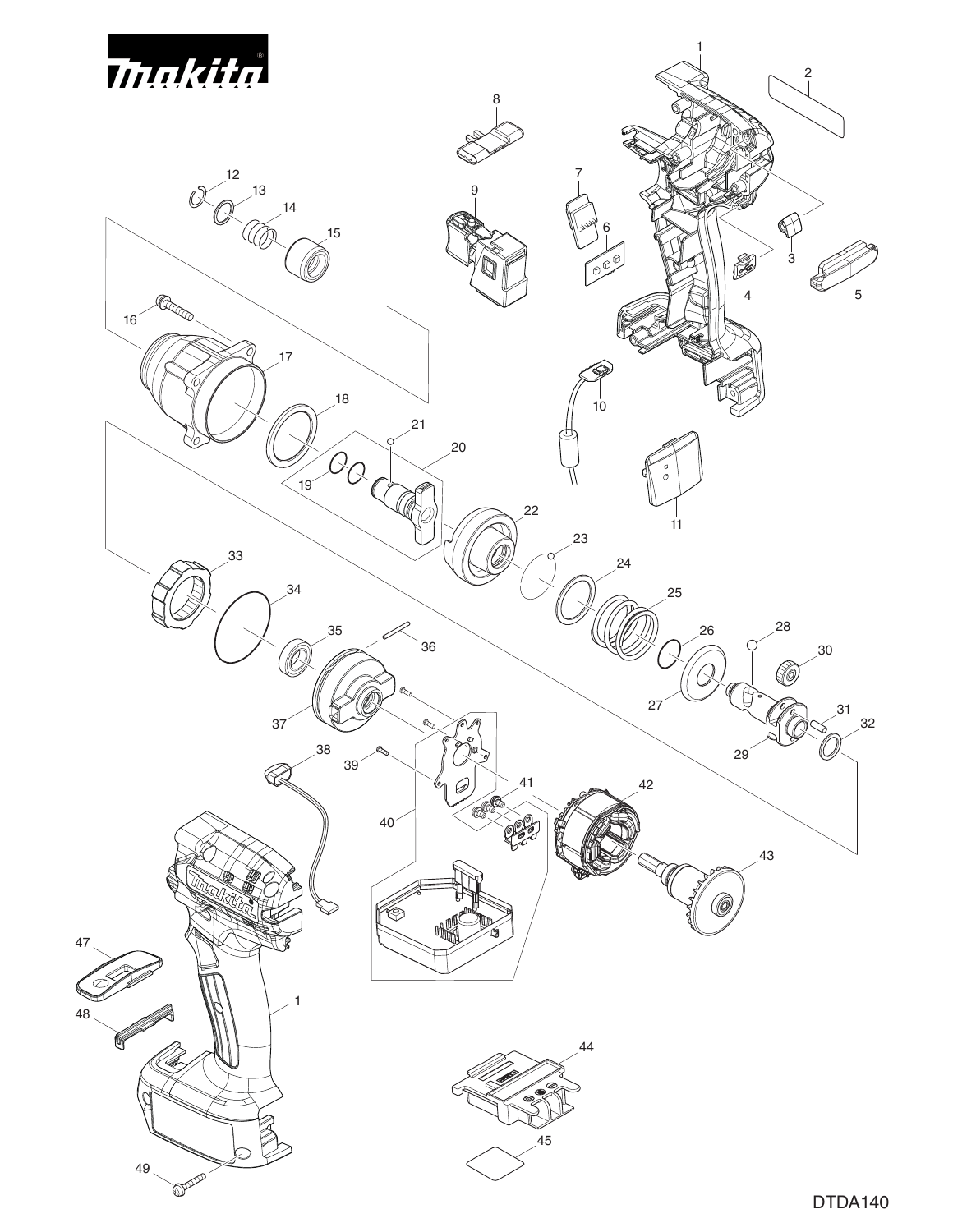| Item No. | <b>Type</b>    | Sub  | Part No. | <b>Description</b>             | Qty              | Unit       |
|----------|----------------|------|----------|--------------------------------|------------------|------------|
| 001      | $\overline{2}$ |      | 183P03-6 | <b>HOUSING SET</b>             | $\mathbf{1}$     | <b>SET</b> |
|          |                | INC. | 263005-3 | <b>RUBBER PIN 6</b>            | $\overline{2}$   | PC.        |
|          |                | INC. | 931002-4 | HEX. NUT M3                    | $\overline{7}$   | PC.        |
| 002      |                |      | 855U58-8 | DTDA140 NAME PLATE             | 1                | PC.        |
| 003      |                |      | 459417-8 | <b>ID COVER BLACK</b>          | 1                | PC.        |
| 004      |                |      | 144709-5 | <b>USB COVER COMPLETE</b>      | 1                | PC.        |
| 005      |                |      | 457484-7 | <b>LENS</b>                    | $\mathbf{1}$     | PC.        |
| 006      |                |      | 620A98-3 | <b>LED CIRCUIT</b>             | 1                | PC.        |
| 007      |                |      | 620A97-5 | <b>BUZZER CIRCUIT</b>          | 1                | PC.        |
| 008      |                |      | 455053-8 | <b>F/R CHANGE LEVER</b>        | 1                | PC.        |
| 009      |                |      | 140L08-5 | <b>SWITCH COMPLETE</b>         | 1                | PC.        |
|          |                |      | 422465-0 | <b>SWITCH COVER</b>            | 1                | PC.        |
| 010      |                | INC. | 620A99-1 | <b>USB CIRCUIT</b>             | 1                | PC.        |
|          |                |      |          |                                |                  |            |
| 011      |                |      | 459403-9 | <b>COVER</b>                   | 1                | PC.        |
| 012      |                |      | 231951-8 | RING SPRING 11                 | 1                | PC.        |
| 013      |                |      | 267085-1 | <b>FLAT WASHER 12</b>          | $\mathbf{1}$     | PC.        |
| 014      |                |      | 233005-7 | <b>COMPRESSION SPRING 13</b>   | 1                | PC.        |
| 015      |                |      | 162257-2 | <b>SLEEVE</b>                  | 1                | PC.        |
| 016      |                |      | 265145-3 | + PAN HEAD SCREW M4X22         | 4                | PC.        |
| 017      |                |      | 140L06-9 | HAMMER CASE B COMPLETE         | $\mathbf{1}$     | PC.        |
|          |                | INC. | 210177-5 | BALL BEARING 68/14LLU          | $\overline{2}$   | PC.        |
|          |                | INC. | 213380-7 | O RING 24                      | $\overline{2}$   | PC.        |
|          |                | INC. | 267063-1 | <b>FLAT WASHER 18</b>          | 1                | PC.        |
|          |                | INC. | 962113-4 | <b>RETAINING RING R-24</b>     | 1                | PC.        |
| 018      |                |      | 261160-5 | <b>NYLON WASHER 30</b>         | 1                | PC.        |
| 019      |                |      | 213118-0 | O RING 12                      | $\boldsymbol{2}$ | PC.        |
| 020      |                |      | 136116-6 | <b>ANVIL M ASSY</b>            | $\mathbf{1}$     | PC.        |
|          |                | INC. |          | Item No. 19                    |                  |            |
| 021      |                |      | 216001-0 | STEEL BALL 3.5                 | $\overline{c}$   | PC.        |
| 022      |                |      | 327345-4 | <b>HAMMER D</b>                | $\mathbf{1}$     | PC.        |
| 023      |                |      | 216001-0 | STEEL BALL 3.5                 | 24               | PC.        |
| 024      |                |      | 267175-0 | <b>FLAT WASHER 24</b>          | $\mathbf{1}$     | PC.        |
| 025      |                |      | 232526-6 | <b>COMPRESSION SPRING 25 C</b> | 1                | PC.        |
| 026      |                |      | 213541-9 | O-RING 14                      | 1                | PC.        |
| 027      |                |      | 267851-6 | <b>CUP WASHER 14</b>           | 1                | PC.        |
|          |                |      |          |                                |                  |            |
| 028      |                |      | 216011-7 | STEEL BALL 5.6                 | $\overline{2}$   | PC.        |
| 029      |                |      | 327355-1 | <b>SPINDLE B</b>               | $\mathbf{1}$     | PC.        |
| 030      |                |      | 226896-3 | SPUR GEAR 16                   | $\overline{2}$   | PC.        |
| 031      |                |      | 256173-9 | <b>PIN 3.5</b>                 | $\overline{c}$   | PC.        |
| 032      |                |      | 267104-3 | <b>FLAT WASHER 12</b>          | 1                | PC.        |
| 033      |                |      | 226895-5 | <b>INTERNAL GEAR 39</b>        | 1                | PC.        |
| 034      |                |      | 213561-3 | O RING 42                      | 1                | PC.        |
| 035      |                |      | 211136-2 | <b>BALL BEARING 6801LLB</b>    | 1                | PC.        |
| 036      |                |      | 256555-5 | PIN <sub>2</sub>               | $\overline{2}$   | PC.        |
| 037      |                |      | 459400-5 | <b>INTERNAL GEAR CASE</b>      | 1                | PC.        |
| 038      |                |      | 620521-2 | <b>LED CIRCUIT</b>             | 1                | PC.        |
| 039      |                |      | 266490-9 | <b>TAPPING SCREW PT 2X6</b>    | 3                | PC.        |
| 040      |                |      | 620A31-5 | <b>CONTROLLER</b>              | 1                | PC.        |
| 041      |                |      | 652069-6 | FLAT HEAD SCREW M3X6           | 3                | PC.        |
| 042      |                |      | 629418-2 | <b>STATOR</b>                  | 1                | PC.        |
| 043      |                |      | 619574-6 | <b>ROTOR</b>                   | 1                | PC.        |
| 044      |                |      | 643850-6 | <b>TERMINAL</b>                | 1                | PC.        |
| 045      |                |      | 855U63-5 | DTDA140 SERIAL NO. LABEL       | 1                | PC.        |
| 047      |                |      | 140L12-4 | SWITCH PLATE BLACK COMPLETE    | 1                | PC.        |
|          |                | INC. | 819J55-2 | <b>INDICATION LABEL BLACK</b>  | 1                | PC.        |
| 048      |                |      | 459424-1 | <b>STOPPER</b>                 | 1                | PC.        |
| 049      |                |      | 251581-9 | PAN HEAD SCREW M3X20           | 7                | PC.        |
| E01      |                |      | 819M96-6 | <b>CAUTION LABEL</b>           | 1                | PC.        |
| E02      |                |      | 812G71-5 | <b>CAUTION LABEL</b>           | 1                | PC.        |
|          |                |      |          |                                |                  |            |